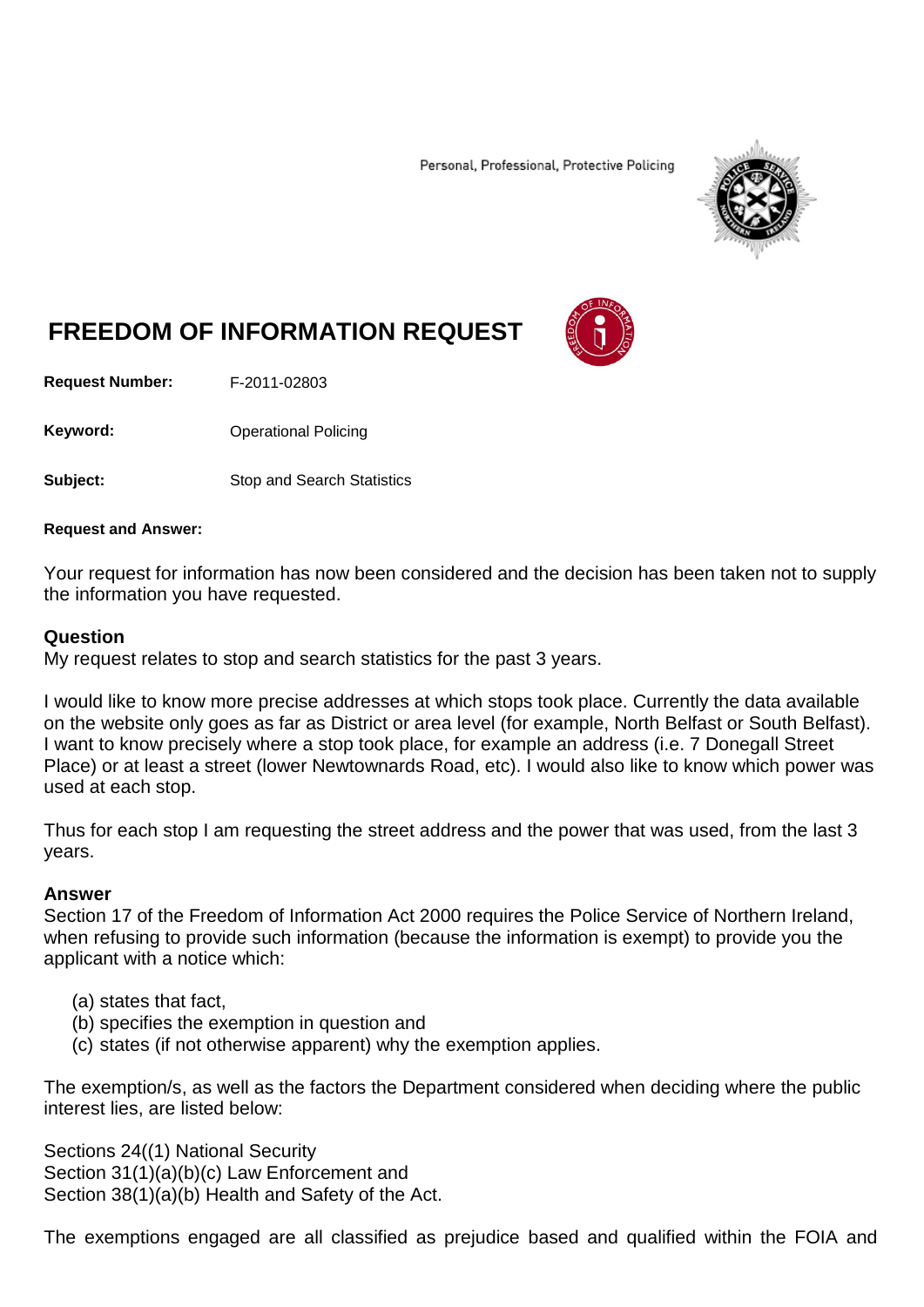therefore there are prejudice and public interest considerations to be examined.

Please find below the harm and public interest considerations taken into account regarding the release of the requested information.

#### **Harm**

Disclosure of information under FOI is a disclosure to the world. To publish details of particular streets where searches have been authorised would enable those engaged in criminal or terrorist activity to identify the focus of policing activity across the UK and geographically map where the police service has measures in place to counteract criminal and terrorist activity and where law enforcement is likely to be concentrated. This would show the criminals what the capacity, tactical abilities and capabilities of the police force are, allowing them to target specific areas to conduct their criminal activities.

By disclosing details of specific addresses where stop and searches have taken place, would also enable those who are seeking to avoid identification to adjust their behaviour accordingly and enable them to attempt to avoid detection which would further damage the police operations to prevent and detect criminal and terrorist offences. Criminals would be aware that the police must have intelligence in those areas and they would be able to avoid those areas, move their operations and destroy evidence.

Any information identifying the focus of law enforcement and anti-terror policing activity could be used to the advantage of terrorists or criminal organisations. Information that undermines the operational integrity of these activities will adversely affect public safety and have a negative impact on both national security and law enforcement.

#### **Public Interest Test**

## **Section 24((1) National Security**

Factors favouring disclosure for S24 –The public are entitled to know how public funds are spent and by confirming which street searches have taken place in would lead to a better-informed public that can take steps to protect themselves.

Factors favouring non-disclosure for S24 – By disclosing street names of where stop and searches have been conducted would render security measures less effective. This would lead to the compromise of ongoing or future operations to protect the security or infra-structure of Northern Ireland and increase the risk of harm to the public.

## **Section 31(1)(a)(b)(c) Law Enforcement**

Factors favouring disclosure for S31 - By disclosing addresses of where stop and searches have been conducted, the public could see where public funds are being spent and would be able to take steps to protect themselves and their families. Better public awareness may reduce crime or lead to more information from the public.

Factors favouring non-disclosure for S31 - By disclosing exactly where stop and searches have been conducted, law enforcement tactics would be compromised which would hinder the prevention and detection of crime. More crime would be committed and individuals would be placed at risk.

## **Section 38(1)(a)(b) Health and Safety**

Factors favouring disclosure for S38 – The public are entitled to know what areas of criminal activity the police service allocate public funds therefore disclosing where stop and searches have been